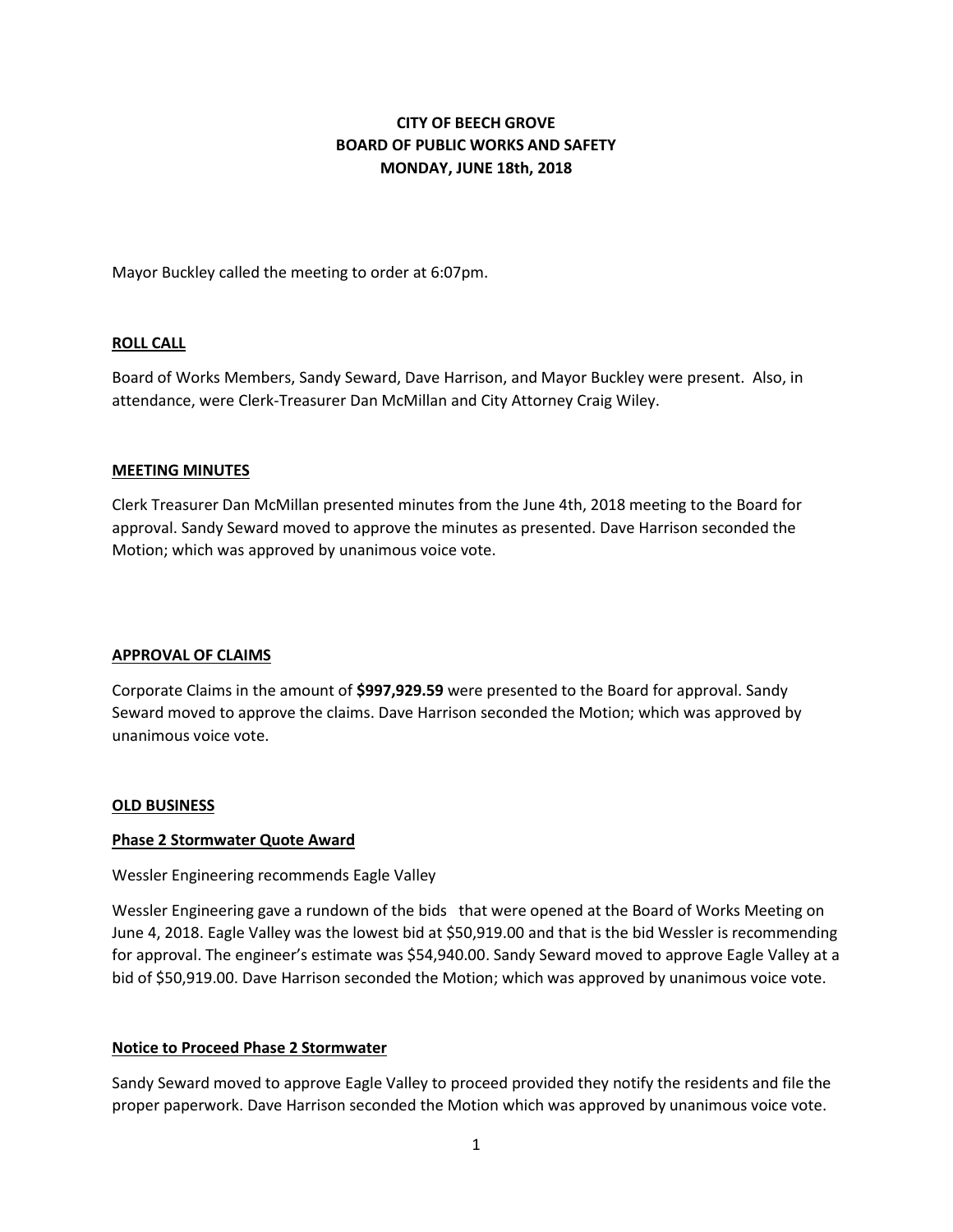## **NEW BUSINESS**

## **Change Order No.1 for Sanitary Sewer Lining**

Certificate of Substantial Completion, quantity adjustments and pipe patch. A description of work completed was given.

Sandy Seward moved to approve change order No.1 with the increase of \$3,541.20. Dave Harrison seconded the Motion; which was approved by unanimous voice vote.

## **Payment to Miller Pipeline**

Sandy Seward moved to approve the payment of \$72, 280.40. Dave Harrison seconded the Motion; which was approved by unanimous voice vote. All the pipes have been rehabbed in that area over the past 8-10 years and should be good for 50 years. That sub division is complete.

# **Request for Outdoor Seating – Napoli Villa**

Request for additional outdoor seating for the alumni dinner was turned in too late for this to be heard at the meeting. Mayor Buckley called the Board and discussed with the Board Members. No action was taken. Insurance and paperwork was on file.

#### **Hoosier State Amendment No.1**

Renewal of INDOT concerning Hoosier State, there is not any charge to the City of Beech Grove. INDOT is looking to expand their service and move into light rail transportation. They will be attending the next Council meeting to discuss their plans.

Sandy Seward moved to approve this agreement with no charge to the City of Beech Grove. Dave Harrison seconded the Motion; which was approved by unanimous voice vote.

# **Driveway Disclosure – North 21st Street**

The City did not pay for the driveway at 432 North  $21^{st}$ . The city installed a new approach, but did not install or pay for the new driveway that was installed.

#### **Approval of Payment to Eagle Valley**

Sandy Seward moved to approve payment to Eagle Valley in the amount of \$4,592.83. Dave Harrison seconded the Motion; which was approved by unanimous voice vote.